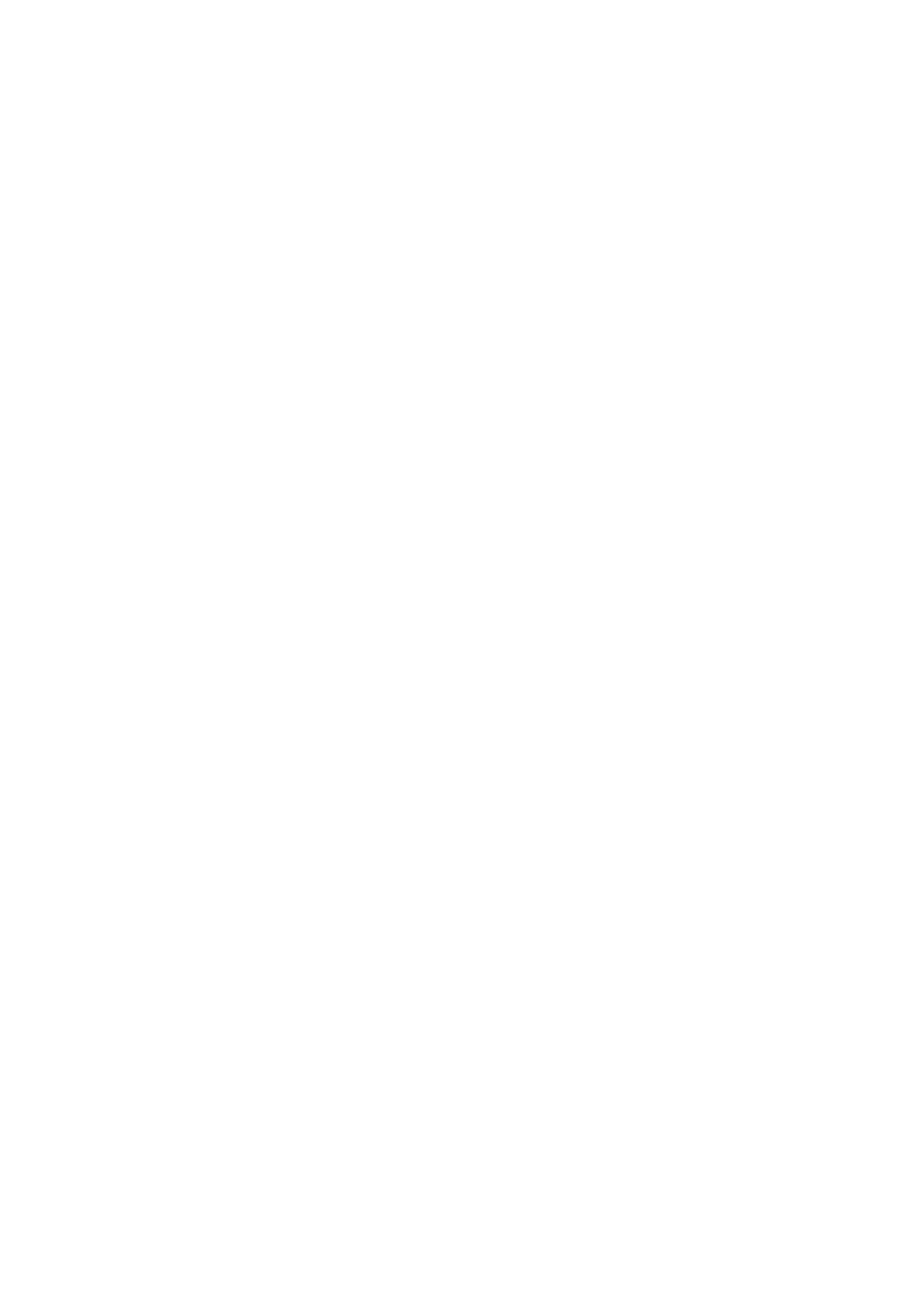*This public bill which originated in the Legislative Assembly, has passed and is now ready for presentation to the Legislative Council for its concurrence.*

> *Clerk of the Legislative Assembly. Legislative Assembly, Sydney,* , 2010



New South Wales

## **Local Government Amendment (Confiscation of Alcohol) Bill 2010**

Act No , 2010

An Act to amend the *Local Government Act 1993* to provide for the confiscation of alcohol in alcohol prohibited areas.

*EXAMINED*

*Assistant Speaker*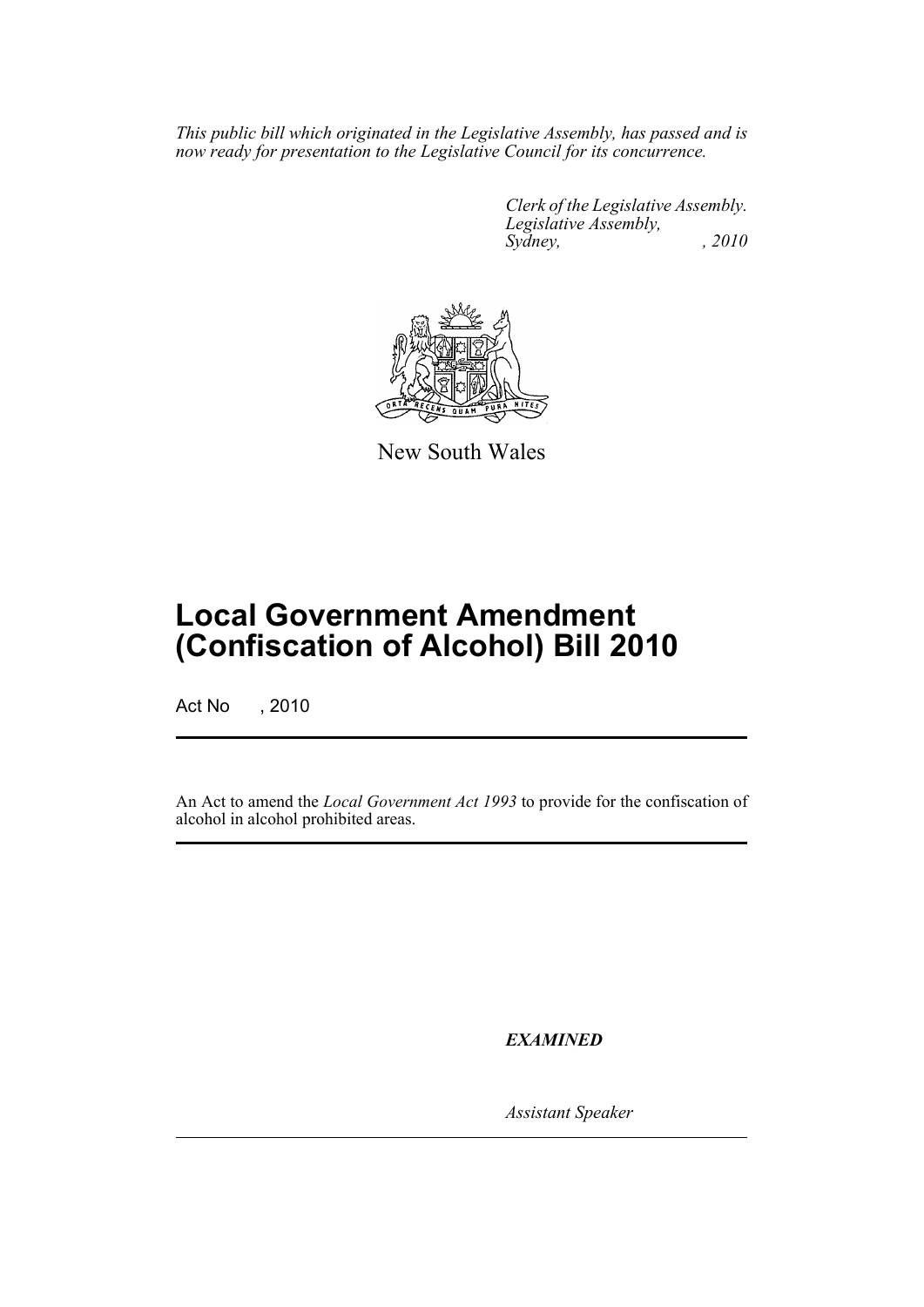<span id="page-3-1"></span><span id="page-3-0"></span>

| The Legislature of New South Wales enacts:                                               |                     |
|------------------------------------------------------------------------------------------|---------------------|
| Name of Act                                                                              | $\mathcal{P}$       |
| This Act is the <i>Local Government Amendment (Confiscation of</i><br>Alcohol) Act 2010. | 3<br>$\overline{4}$ |
| Commencement                                                                             | 5                   |
| This Act commences on the date of assent to this Act.                                    | 6                   |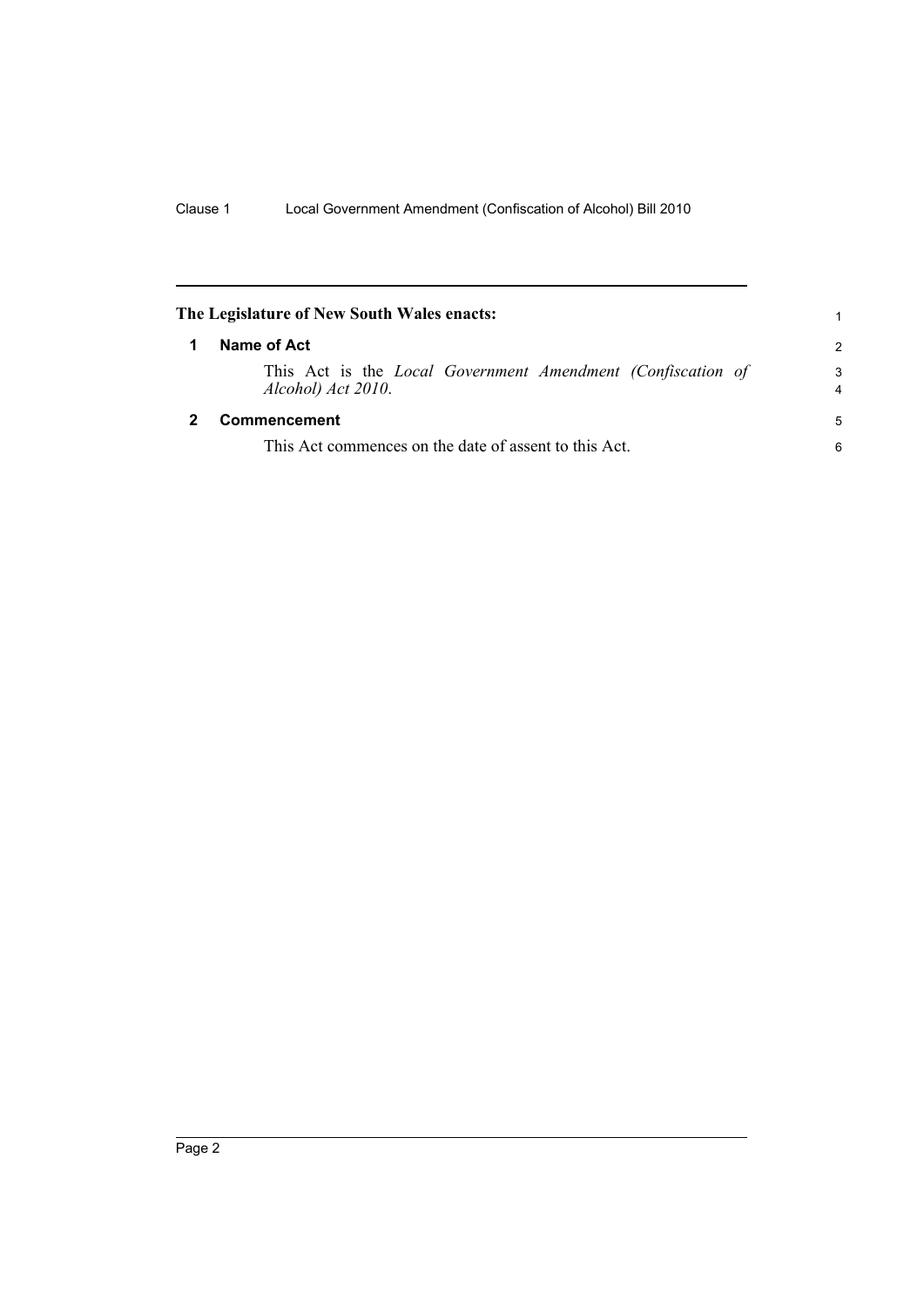Local Government Amendment (Confiscation of Alcohol) Bill 2010

Amendment of Local Government Act 1993 No 30 Schedule 1

<span id="page-4-0"></span>

|     | <b>Schedule 1</b>                                          | <b>Amendment of Local Government Act</b><br>1993 No 30                                                                                                                                                                                                                                                                                                                                                                                                                   | 1<br>$\overline{2}$                                     |
|-----|------------------------------------------------------------|--------------------------------------------------------------------------------------------------------------------------------------------------------------------------------------------------------------------------------------------------------------------------------------------------------------------------------------------------------------------------------------------------------------------------------------------------------------------------|---------------------------------------------------------|
| [1] | <b>Chapter 16 Offences</b>                                 |                                                                                                                                                                                                                                                                                                                                                                                                                                                                          | 3                                                       |
|     |                                                            | Omit the 4th dot point from the introduction.                                                                                                                                                                                                                                                                                                                                                                                                                            | 4                                                       |
| [2] |                                                            | <b>Chapter 16, introduction</b>                                                                                                                                                                                                                                                                                                                                                                                                                                          | 5                                                       |
|     |                                                            | Insert at the end of the introduction:                                                                                                                                                                                                                                                                                                                                                                                                                                   | 6                                                       |
|     |                                                            | This Chapter also contains provisions relating to the creation and<br>enforcement of alcohol prohibited areas (relating to drinking in<br>public places generally—see section 632A) and alcohol-free<br>zones (relating to street drinking—see Part 4). These provisions<br>do not create offences in relation to drinking in public places or<br>streets but instead provide for confiscation and tip out powers.                                                       | $\overline{7}$<br>8<br>9<br>10 <sup>°</sup><br>11<br>12 |
| [3] | Section 632 Acting contrary to notices erected by councils |                                                                                                                                                                                                                                                                                                                                                                                                                                                                          | 13                                                      |
|     | $632(2A)(a)$ .                                             | Omit "that is a public road (or part of a public road) or car park" from section                                                                                                                                                                                                                                                                                                                                                                                         | 14<br>15                                                |
|     |                                                            | Insert instead ", including any public road or car park, and accordingly a sign<br>under section 632A or 644C is not a notice under this section".                                                                                                                                                                                                                                                                                                                       | 16<br>17                                                |
| [4] |                                                            | Section 632 (2A), note                                                                                                                                                                                                                                                                                                                                                                                                                                                   | 18                                                      |
|     | Omit the note. Insert instead:                             |                                                                                                                                                                                                                                                                                                                                                                                                                                                                          | 19                                                      |
|     |                                                            | Note. A council may establish alcohol prohibited areas under section<br>632A (relating to public places such as parks and beaches) and<br>alcohol-free zones under Part 4 of this Chapter (relating to street<br>drinking).                                                                                                                                                                                                                                              | 20<br>21<br>22<br>23                                    |
| [5] |                                                            | Section 632A Confiscation of alcohol in certain public and other places                                                                                                                                                                                                                                                                                                                                                                                                  | 24                                                      |
|     |                                                            | Omit section 632A (4). Insert instead:                                                                                                                                                                                                                                                                                                                                                                                                                                   | 25                                                      |
|     | (4)                                                        | A council may declare any public place (or any part of a public<br>place) in the council's area to be an <i>alcohol prohibited area</i> for<br>the purposes of this section. However, an alcohol prohibited area<br>cannot be established in relation to a public place that is a public<br>road (or part of a public road) or car park.<br><b>Note, Alcohol-free zones can be established under Part 4 of this</b><br>Chapter in relation to public roads or car parks. | 26<br>27<br>28<br>29<br>30<br>31<br>32                  |
|     | (5)                                                        | For the purposes of subsection $(4)$ , a <i>public place</i> includes any<br>land comprising open space on public housing land. However, an<br>alcohol prohibited area can only be established in relation to any<br>such land if:                                                                                                                                                                                                                                       | 33<br>34<br>35<br>36                                    |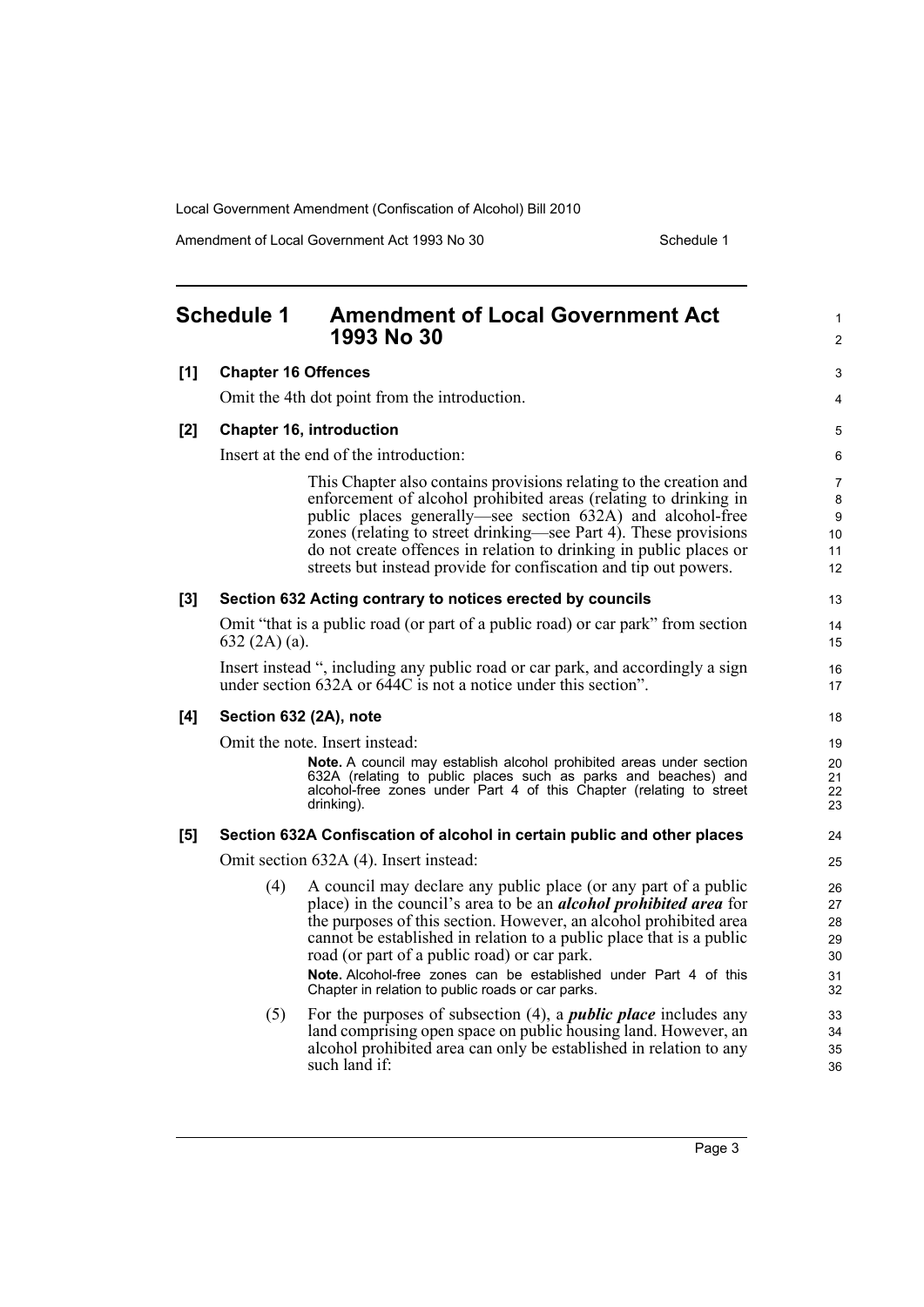Local Government Amendment (Confiscation of Alcohol) Bill 2010

|      | (a)                                                                                                                                                                                                                                                                                                                                                            | the open space is adjacent to an existing alcohol prohibited<br>area (other than an alcohol prohibited area situated on<br>public housing land) or alcohol-free zone, and                                                                                                                                                        | 1<br>$\boldsymbol{2}$<br>3       |
|------|----------------------------------------------------------------------------------------------------------------------------------------------------------------------------------------------------------------------------------------------------------------------------------------------------------------------------------------------------------------|----------------------------------------------------------------------------------------------------------------------------------------------------------------------------------------------------------------------------------------------------------------------------------------------------------------------------------|----------------------------------|
|      | (b)                                                                                                                                                                                                                                                                                                                                                            | the open space is a common area (other than a common<br>area within the curtilage of any building) that is available<br>to the public housing tenants, and                                                                                                                                                                       | 4<br>5<br>6                      |
|      | (c)                                                                                                                                                                                                                                                                                                                                                            | people can readily gain access to the open space from the<br>adjacent alcohol prohibited area or alcohol-free zone, and                                                                                                                                                                                                          | 7<br>8                           |
|      | (d)                                                                                                                                                                                                                                                                                                                                                            | the New South Wales Land and Housing Corporation has<br>approved of the open space being established as an alcohol<br>prohibited area.                                                                                                                                                                                           | 9<br>10<br>11                    |
| (6)  | An alcohol prohibited area operates, in accordance with the terms<br>of the declaration establishing the area, during such times or<br>events as are specified in the declaration.                                                                                                                                                                             |                                                                                                                                                                                                                                                                                                                                  | 12<br>13<br>14                   |
| (7)  |                                                                                                                                                                                                                                                                                                                                                                | An alcohol prohibited area operates only so long as there are<br>erected at the outer limits of the area, and at suitable intervals<br>within the area, conspicuous signs:                                                                                                                                                       | 15<br>16<br>17                   |
|      | (a)                                                                                                                                                                                                                                                                                                                                                            | stating that the drinking of alcohol is prohibited in the area,<br>and                                                                                                                                                                                                                                                           | 18<br>19                         |
|      | (b)                                                                                                                                                                                                                                                                                                                                                            | specifying the times or events, as specified in the<br>declaration by which the area was established, during<br>which it is to operate.                                                                                                                                                                                          | 20<br>21<br>22                   |
| (8)  | An alcohol prohibited area cannot be established without the<br>approval of the Local Area Commander of Police for the area in<br>which the proposed alcohol prohibited area is situated.                                                                                                                                                                      |                                                                                                                                                                                                                                                                                                                                  | 23<br>24<br>25                   |
| (9)  | If a council is required by the guidelines in force under section<br>646 to provide the Anti-Discrimination Board with a copy of the<br>council's proposal to establish an alcohol-free zone, the council<br>cannot establish an alcohol prohibited area unless the council has<br>complied with the consultation requirements set out in those<br>guidelines. |                                                                                                                                                                                                                                                                                                                                  | 26<br>27<br>28<br>29<br>30<br>31 |
| (10) |                                                                                                                                                                                                                                                                                                                                                                | For the purposes of subsection $(9)$ , the guidelines in force under<br>section 646 apply, with such modifications as are necessary, in<br>relation to a proposed alcohol prohibited area in the same way as<br>they apply in relation to a proposed alcohol-free zone.                                                          | 32<br>33<br>34<br>35             |
| (11) |                                                                                                                                                                                                                                                                                                                                                                | An alcohol prohibited area is taken to have been established for<br>the public place to which an existing alcohol prohibition notice<br>applies. An existing alcohol prohibition notice is a notice<br>erected under section 632, and in force immediately before the<br>of<br>Local Government Amendment<br>the<br>commencement | 36<br>37<br>38<br>39<br>40       |